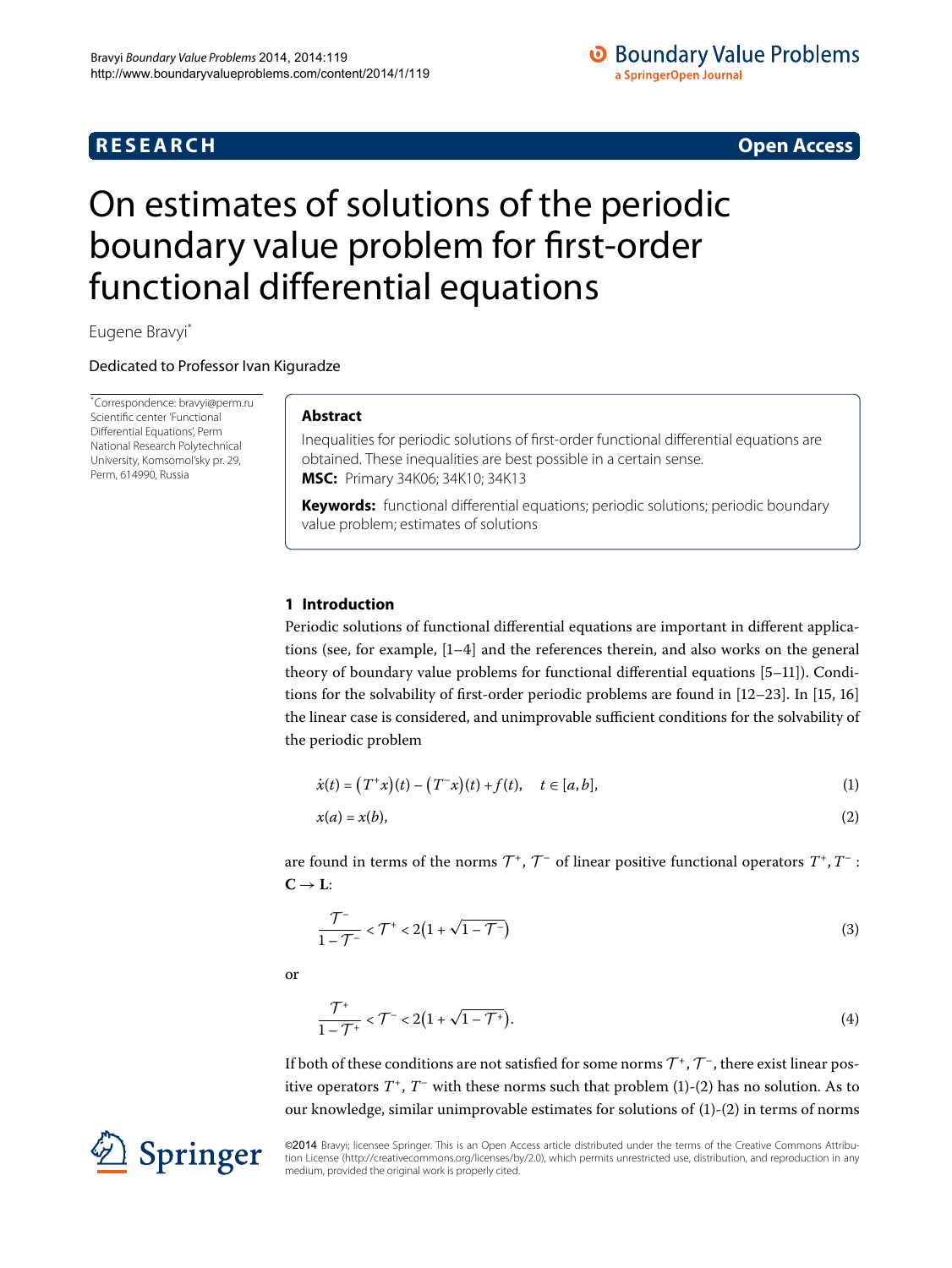$\mathcal{T}^+$ ,  $\mathcal{T}^-$  are yet unknown. Here we will fill this gap. Moreover, the estimates obtained here  $(in Theorems 1, 2, 3)$  can be expanded to some non-linear functional differential equations (see Remark 1[\)](#page-2-1). Theorem 1 gives the best possible estimates of the norm of the Green operator for the periodic boundary value problem. In Theorem 2, we obtain unimprovable estimates of the solutions of  $(1)-(2)$  $(1)-(2)$  for non-negative *f*. In Theorem 3, unimprovable bounds of the difference between the maximum and the minimum of a solution are established.

We use the following notation:  $\mathbb{R}$  is the space of real numbers,  $\bf{C}$  is the space of continuous functions  $x : [a, b] \to \mathbb{R}$  with the norm  $||x||_C = \max_{t \in [a, b]} |x(t)|$ ; L is the space of integrable functions  $z : [a, b] \to \mathbb{R}$  with the norm  $||z||_{\mathbf{L}} = \int_a^b |z(t)| dt$ ; a linear bounded operator  $T: \mathbb{C} \to \mathbb{L}$  is called *positive* if it maps non-negative functions from  $\mathbb{C}$  into almost everywhere non-negative functions from **L**.

Consider the periodic boundary value problem [\(](#page-0-2)1)-(2), where  $f \in L$ ,  $T^*$ ,  $T^-$ :  $C \to L$  are linear positive operators with norms  $\mathcal{T}^+ \equiv \|T^+\|_{\mathbf{C} \to \mathbf{L}} = \int_a^b (T^+ \mathbf{1})(t) dt$ ,  $\mathcal{T}^- \equiv \|T^-\|_{\mathbf{C} \to \mathbf{L}} = \int_a^b (T^- \mathbf{1})(t) dt$ . I is the unit function. An absolutely continuous function  $x : [a, b] \to \mathbb{R}$  is  $\int_{a}^{b} (T^{-}1)(t) dt$ , 1 is the unit function. An absolutely continuous function  $x : [a, b] \to \mathbb{R}$  is called *a solution* of the problem if it satisfies the periodic boundary condition [\(](#page-0-2)2) and equation [\(](#page-0-2)1) for almost all  $t \in [a, b]$ . We have to solve problem (1)-(2) if, for example, we search for periodic solutions of the equation with delay

<span id="page-1-0"></span>
$$
\dot{x}(t) = p(t)x\big(t - \tau(t)\big) + f(t), \quad t \in \mathbb{R},\tag{5}
$$

where  $p, f : \mathbb{R} \to \mathbb{R}$  are  $(b - a)$ -periodic locally integrable functions,  $\tau : \mathbb{R} \to \mathbb{R}$  is a measurable  $(b - a)$ -periodic non-negative delay. Indeed, suppose that linear operators  $T^+$  and *T*– are defined by the equalities

$$
(T^+x)(t)=\frac{p(t)+|p(t)|}{2}x(\widetilde{\tau}(t)),\qquad (T^-x)(t)=\frac{|p(t)|-p(t)}{2}x(\widetilde{\tau}(t)),\quad t\in [a,b],
$$

where  $\tilde{\tau}(t) = t - \tau(t) + k(t)(b - a)$  and the integer numbers  $k(t)$  are such that  $\tilde{\tau}(t) \in [a, b]$  for almost all  $t \in \mathbb{R}$ . It is easy to show that problem [\(](#page-0-2)1)-(2) has a solution if and only if equation (5[\)](#page-1-0) has a periodic solution with the period  $b - a$ .

The conditions (3[\)](#page-0-3), (4) for the norms of the operators  $T^*$ ,  $T^-$  :  $C \rightarrow L$  are well known [15[\]](#page-11-6). They guarantee the existence and uniqueness of solutions of problem  $(1)-(2)$  $(1)-(2)$  $(1)-(2)$ . Note that these conditions are unimprovable in the following sense: if non-negative numbers  $\mathcal{T}^+$ ,  $\mathcal{T}^-$  satisfy neither [\(](#page-0-3)3[\)](#page-0-2) nor (4), then problem (1)-(2) has no solution for some linear positive operators  $T^+$ ,  $T^-$ :  $C \to L$  with norms  $||T^+||_{C \to L} = T^+$ ,  $||T^-||_{C \to L} = T^-$  and for some  $f \in L$ .

### **2 The main results**

In what follows, we suppose that one of conditions  $(3)$ ,  $(4)$  is fulfilled. First, we formulate the results only for the simplest problem  $(1)-(2)$  $(1)-(2)$  with the null operator  $T^+$ :

<span id="page-1-1"></span>
$$
\dot{x}(t) = -(T^{-}x)(t) + f(t), \quad t \in [a, b],
$$
  
\n
$$
x(a) = x(b), \tag{6}
$$

where  $T^-$  :  $C \to L$  is a linear positive operator with norm  $T^-$ ,  $f \in L$ . The assertions of the following Theorems 1[,](#page-2-0) 2, 3 for problem  $(6)$  $(6)$  are as follows.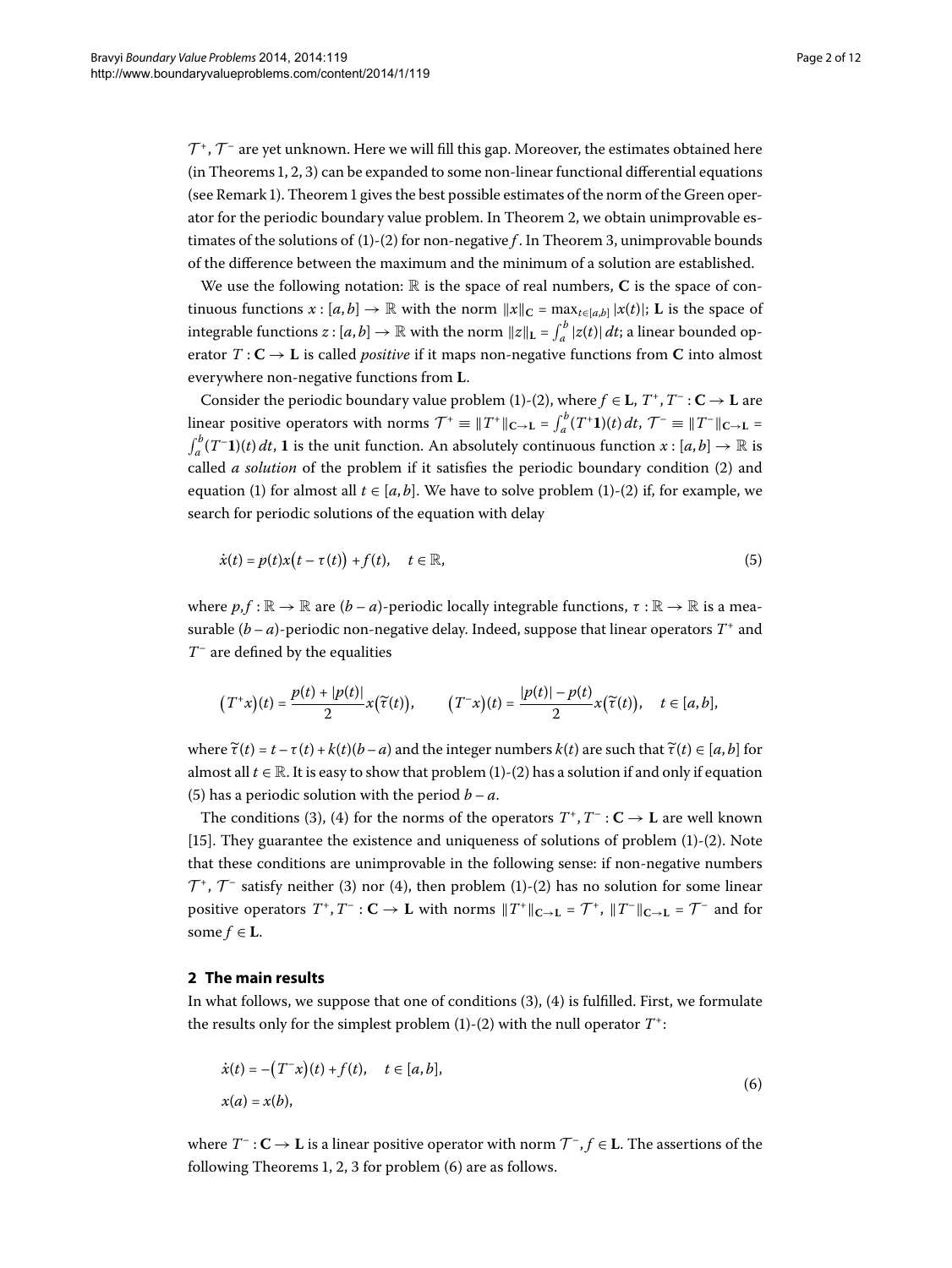The solution  $x$  of [\(](#page-1-1)6) satisfies the estimates

<span id="page-2-3"></span><span id="page-2-2"></span>
$$
\max_{t \in [a,b]} |x(t)| \le \begin{cases} \frac{1+T^{-}}{T^{-}} \int_{a}^{b} |f(t)| dt & \text{if } 0 < T^{-} \le 3, \\ \frac{4}{T^{-}(4-T^{-})} \int_{a}^{b} |f(t)| dt & \text{if } 3 < T^{-} < 4, \end{cases}
$$
(7)

<span id="page-2-4"></span>
$$
\max_{t \in [a,b]} x(t) - \min_{t \in [a,b]} x(t) \le \begin{cases} \int_a^b |f(t)| \, dt & \text{if } 0 < \mathcal{T}^- \le 1, \\ \frac{1}{2\sqrt{\mathcal{T}^-} - \mathcal{T}^-} \int_a^b |f(t)| \, dt & \text{if } 1 < \mathcal{T}^- < 4. \end{cases} \tag{8}
$$

If a function  $f$  is non-negative, the solution  $x$  of (6) satisfies the estimates

$$
\frac{1 - \mathcal{T}^{-}}{\mathcal{T}^{-}} \int_{a}^{b} f(t) dt \leq x(t) \leq \frac{1 + \mathcal{T}^{-}}{\mathcal{T}^{-}} \int_{a}^{b} f(t) dt \quad \text{if } 0 < \mathcal{T}^{-} \leq 2,
$$
  

$$
-\frac{1}{4 - \mathcal{T}^{-}} \int_{a}^{b} f(t) dt \leq x(t) \leq \frac{1 + \mathcal{T}^{-}}{\mathcal{T}^{-}} \int_{a}^{b} f(t) dt \quad \text{if } 2 < \mathcal{T}^{-} \leq 3,
$$
  

$$
-\frac{1}{4 - \mathcal{T}^{-}} \int_{a}^{b} f(t) dt \leq x(t) \leq \frac{4}{\mathcal{T}^{-} (4 - \mathcal{T}^{-})} \int_{a}^{b} f(t) dt \quad \text{if } 3 < \mathcal{T}^{-} < 4.
$$
 (9)

<span id="page-2-6"></span><span id="page-2-5"></span><span id="page-2-1"></span>
$$
-\frac{1}{4 - \mathcal{T}^{-}} \int_{a}^{a} f(t) dt \leq x(t) \leq \frac{1}{\mathcal{T}^{-}(4 - \mathcal{T}^{-})} \int_{a}^{a} f(t) dt \quad \text{if } 3 < \mathcal{T}^{-} < 4.
$$

All estimates  $(7)$  $(7)$  $(7)$ [,](#page-4-0)  $(8)$  and  $(9)$ , which are proved in Theorems 1, 2, 3 in the general case, are best possible (see Remarks 3[,](#page-3-0) 5, 6).

**Remark 1** Consider also the non-linear periodic problem

<span id="page-2-11"></span>
$$
\dot{x}(t) = (F^+x)(t) - (F^-x)(t) + f(t), \quad t \in [a, b],
$$
\n(10)

<span id="page-2-9"></span>
$$
x(a) = x(b),\tag{11}
$$

provided there exist non-negative functions  $p^+, p^- \in \mathbf{L}$  with norms

<span id="page-2-10"></span>
$$
\|p^+\|_{\mathbf{L}} = \mathcal{T}^+, \qquad \|p^-\|_{\mathbf{L}} = \mathcal{T}^- \tag{12}
$$

such that the operators  $F^+, F^- : \mathbf{C} \to \mathbf{L}$  satisfy the inequalities

$$
p^{+}(t) \min_{t \in [a,b]} x(t) \le (F^{+}x)(t) \le p^{+}(t) \max_{t \in [a,b]} x(t) \quad \text{for a.a. } t \in [a,b],
$$
 (13)

<span id="page-2-7"></span><span id="page-2-0"></span>
$$
p^{-}(t) \min_{t \in [a,b]} x(t) \le (F^{-}x)(t) \le p^{-}(t) \max_{t \in [a,b]} x(t) \quad \text{for a.a. } t \in [a,b]
$$
 (14)

for all  $x \in \mathbb{C}$ .

It follows from Lemma 3 and the proofs of Theorems 1[,](#page-2-0) 2, 3 that all statements of these theorems are also valid for solutions of periodic problem (10)-(11) (if the solutions exist).

**Theorem 1** If the norms  $T^* < T^-$  of the linear positive operators  $T^*$ ,  $T^-$ :  $C \rightarrow L$  satisfy *the conditions*

<span id="page-2-8"></span>
$$
3 \leq \mathcal{T}^{-} < 2\left(1 + \sqrt{1 - \mathcal{T}^{+}}\right), \qquad \mathcal{T}^{+} < 3/4,
$$
\n(15)

and  $x$  is a solution of  $(1)-(2)$  $(1)-(2)$ , then the inequality

$$
\max_{t \in [a,b]} |x(t)| \le \frac{1}{\mathcal{T}^{-}(1 - \mathcal{T}^{-}/4) - \mathcal{T}^{+}} \int_{a}^{b} |f(t)| dt
$$
\n(16)

*holds*.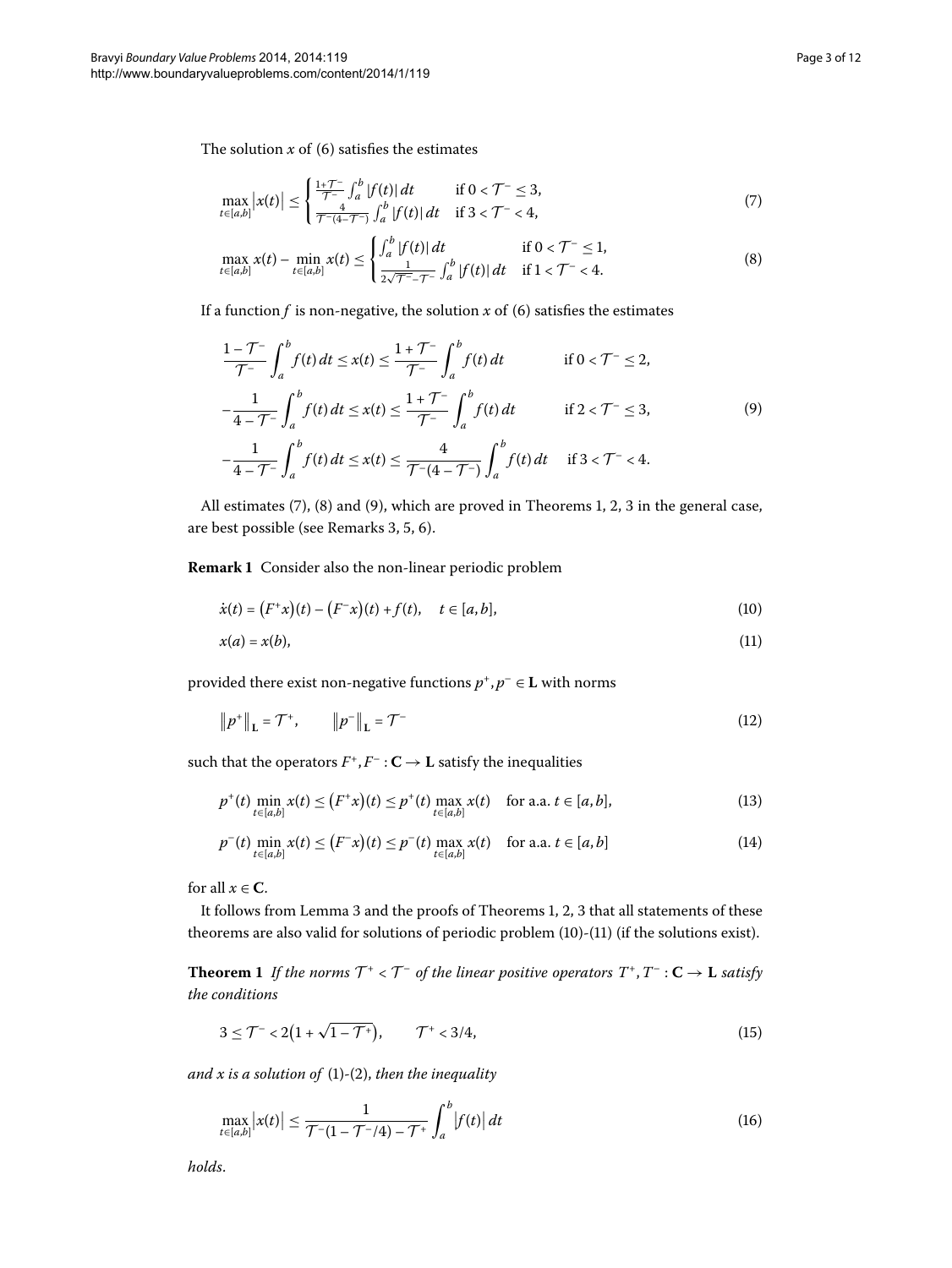*If the norms*  $T^* < T^-$  *of the operators*  $T^*$ ,  $T^-$  :  $C \rightarrow L$  *satisfy* 

<span id="page-3-2"></span><span id="page-3-1"></span>
$$
\frac{\mathcal{T}^+}{1-\mathcal{T}^+} < \mathcal{T}^- \le 3, \qquad \mathcal{T}^+ < 3/4,\tag{17}
$$

*and x is a solution of problem* [\(](#page-0-2)1)-(2), *then the inequality* 

$$
\max_{t \in [a,b]} |x(t)| \le \frac{1 + \mathcal{T}^{-}}{\mathcal{T}^{-} (1 - \mathcal{T}^{+}) - \mathcal{T}^{+}} \int_{a}^{b} |f(t)| \, dt \tag{18}
$$

<span id="page-3-0"></span>*holds*.

**Remark 2** ([15][\)](#page-2-7) If  $\mathcal{T}$  -  $\mathcal{T}$  +  $\geq$  0 and both of the conditions [\(](#page-3-1)15), (17) are not fulfilled, then there exist linear positive operators  $T^{\text{-}}$ ,  $T^{\text{+}}$  with norms  $\mathcal{T}^{\text{-}}$ ,  $\mathcal{T}^{\text{+}}$  and a function  $f \in L$  such that problem  $(1)-(2)$  $(1)-(2)$  $(1)-(2)$  has no solution.

**Remark 3** From the proof of Theorem 1 it follows that estimates [\(](#page-2-8)16[\)](#page-3-2), (18) are best possible: if non-negative numbers  $\mathcal{T}$ <sup>-</sup>,  $\mathcal{T}$ <sup>+</sup> satisfy (15[\)](#page-2-7) [\(](#page-3-1)or (17)), then equality holds in condition (16[\)](#page-0-2) (or (18)) for a unique solution *x* of problem (1)-(2) for some linear positive operators *T*<sup>–</sup>, *T*<sup>+</sup> with norms  $\mathcal{T}$ <sup>–</sup>,  $\mathcal{T}$ <sup>+</sup> and for some function  $f \in L$ ,  $f \neq 0$ .

The estimates of solutions [\(](#page-0-2)1)-(2) for  $\mathcal{T}^- < \mathcal{T}^+$  can be obtained in the same way.

**Theorem 1**<sup>\*</sup> *If the norms*  $\mathcal{T}^+ > \mathcal{T}^-$  *of the linear positive operators*  $T^+$ ,  $T^-$  :  $C \rightarrow L$  *satisfy the conditions*

<span id="page-3-5"></span><span id="page-3-3"></span>
$$
3 \leq T^+ < 2\left(1 + \sqrt{1 - T^-}\right), \qquad T^- < 3/4,\tag{19}
$$

and  $x$  is a solution of  $(1)-(2)$  $(1)-(2)$ , then the inequality

<span id="page-3-4"></span>
$$
\max_{t \in [a,b]} |x(t)| \le \frac{1}{\mathcal{T}^+(1 - \mathcal{T}^+/4) - \mathcal{T}^-} \int_a^b |f(t)| \, dt \tag{20}
$$

*holds*.

*If the norms*  $T^+ > T^-$  *of the operators*  $T^+, T^- : \mathbf{C} \to \mathbf{L}$  *satisfy* 

<span id="page-3-6"></span>
$$
\frac{\mathcal{T}^-}{1-\mathcal{T}^-} < \mathcal{T}^+ \le 3, \qquad \mathcal{T}^- < 3/4,\tag{21}
$$

*and x is a solution of problem* [\(](#page-0-2)1)-(2), *then the inequality* 

$$
\max_{t \in [a,b]} |x(t)| \le \frac{1 + \mathcal{T}^+}{\mathcal{T}^+(1 - \mathcal{T}^-) - \mathcal{T}^-} \int_a^b |f(t)| \, dt \tag{22}
$$

*holds*.

**Remark 2<sup>\*</sup>** ([15[\]](#page-11-6)[\)](#page-3-3) If  $T^-$  >  $T^+$   $\geq$  0 and both of conditions [\(](#page-3-4)19), (21) are not fulfilled, then there exist linear positive operators  $T^-$  and  $T^+$  with norms  $T^-$ ,  $T^+$  and a function  $f \in L$ such that problem  $(1)-(2)$  $(1)-(2)$  has no solution.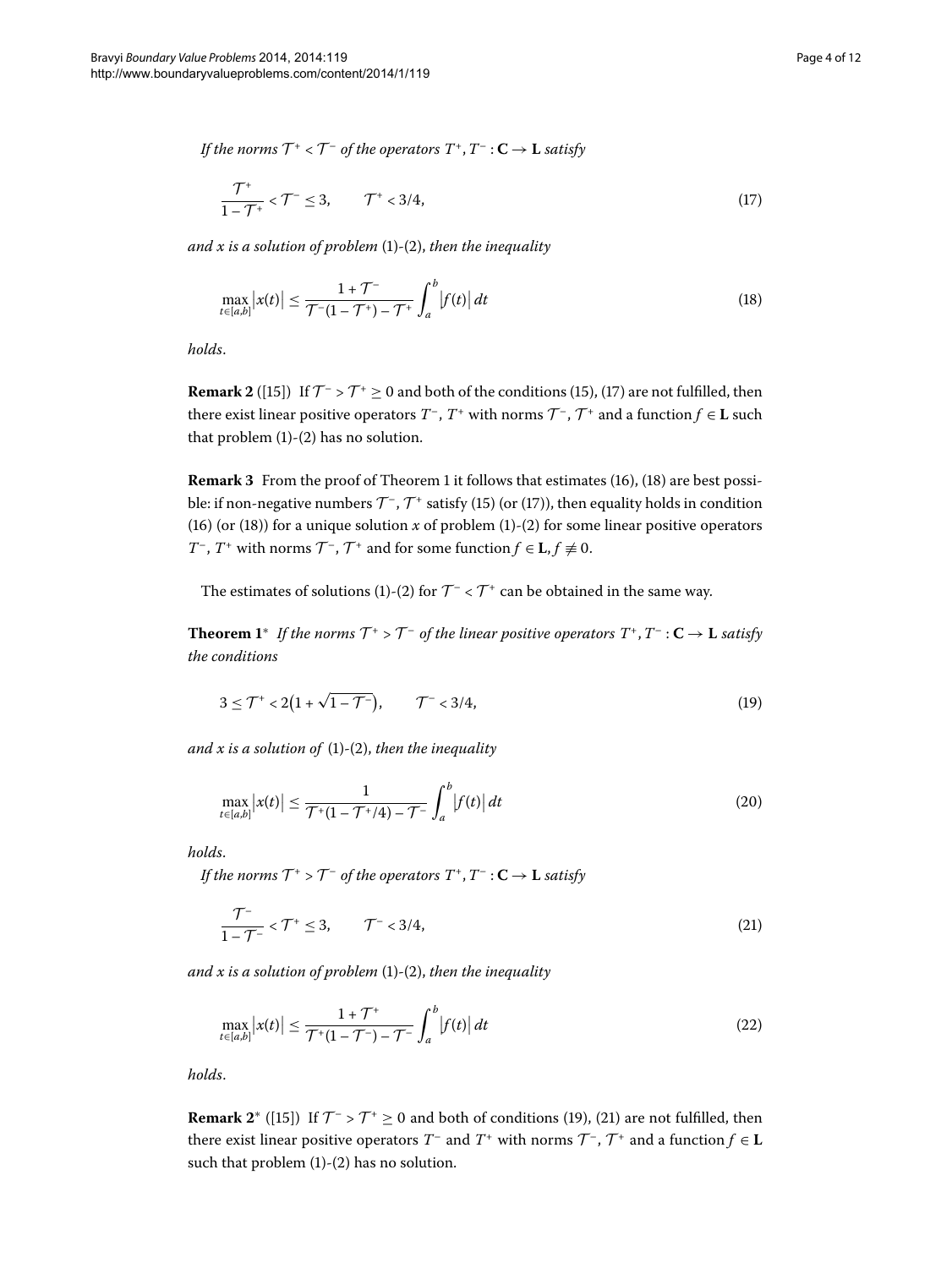<span id="page-4-0"></span>**Remark 3<sup>∗</sup>** From the proof of Theorem 1 it follows that estimates [\(](#page-3-6)20), (22) are best possible: if non-negative numbers  $\mathcal{T}$ ,  $\mathcal{T}$  satisfy (19[\)](#page-3-3) [\(](#page-3-4)or (21)), then equality holds in condition (20[\)](#page-0-2) (or (22)) for a unique solution  $x$  of problem (1)-(2) for some linear positive operators *T*<sup>–</sup>, *T*<sup>+</sup> with norms  $\mathcal{T}$ <sup>–</sup>,  $\mathcal{T}$ <sup>+</sup> and for some function  $f \in L$ ,  $f \neq 0$ .

In the next statement we get the best possible lower bounds for solutions of problem (1[\)](#page-0-2)-(2) for non-negative  $f$ .

**Theorem 2** Let x be a solution of problem  $(1)-(2)$  $(1)-(2)$  $(1)-(2)$  $(1)-(2)$  for some non-negative f. *If the norms*  $\mathcal{T}^+$ ,  $\mathcal{T}^-$  *of the operators*  $T^+$ ,  $T^-$  :  $\mathbf{C} \to \mathbf{L}$  *satisfy the conditions* 

<span id="page-4-5"></span><span id="page-4-2"></span>
$$
\max\left\{1+\sqrt{1-\mathcal{T}^{+}},\frac{\mathcal{T}^{+}}{1-\mathcal{T}^{+}}\right\} < \mathcal{T}^{-} < 2\left(1+\sqrt{1-\mathcal{T}^{+}}\right), \qquad \mathcal{T}^{+} < 3/4,
$$
 (23)

*then*

<span id="page-4-3"></span>
$$
\min_{t \in [a,b]} x(t) \ge -\frac{1}{2(1+\sqrt{1-\mathcal{T}^{+}})-\mathcal{T}^{-}} \int_{a}^{b} f(t) dt;
$$
\n(24)

*if the norms*  $\mathcal{T}^+$ ,  $\mathcal{T}^-$  *of the operators*  $T^+$ ,  $T^-$  :  $\mathbf{C} \to \mathbf{L}$  *satisfy the conditions* 

<span id="page-4-6"></span>
$$
\max\left\{1,\frac{\mathcal{T}^+}{1-\mathcal{T}^+}\right\} < \mathcal{T}^- \le 1 + \sqrt{1-\mathcal{T}^+},\tag{25}
$$

*then*

<span id="page-4-4"></span>
$$
\min_{t \in [a,b]} x(t) \ge -\frac{T^- - 1}{T^- - T^+} \int_a^b f(t) \, dt; \tag{26}
$$

*if the norms*  $\mathcal{T}^+$ ,  $\mathcal{T}^-$  *of the operators*  $T^+$ ,  $T^-$  :  $\mathbf{C} \to \mathbf{L}$  *satisfy the conditions* 

<span id="page-4-7"></span>
$$
\frac{\mathcal{T}^+}{1-\mathcal{T}^+} < \mathcal{T}^- \le 1, \qquad \mathcal{T}^+ < 1/2,\tag{27}
$$

*then*

$$
\min_{t \in [a,b]} x(t) \ge \frac{1 - \mathcal{T}^{-}}{\mathcal{T}^{-} (1 + \mathcal{T}^{+}) - \mathcal{T}^{+}} \int_{a}^{b} f(t) dt.
$$
\n(28)

<span id="page-4-1"></span>**Remark 4** ([15[\]](#page-11-6)[\)](#page-4-2) If  $T > T^+$  and all of conditions [\(](#page-4-4)23), (25), (27) are not fulfilled, then there exist linear positive operators  $T^-$  and  $T^+$  with norms  $T^-$ ,  $T^+$  and a function  $f \in L$ such that problem  $(1)-(2)$  $(1)-(2)$  has no solution.

**Remark 5** From the proof of Theorem 2 it follows that estimates (24[\)](#page-4-6), (26), (28) are best possible: if non-negative numbers  $\mathcal{T}^*$ ,  $\mathcal{T}^-$  satisfy (23[\)](#page-4-2) [\(](#page-4-4)(25) or (27)), then equality holds in condition [\(](#page-4-7)24[\)](#page-0-2) ((26) or (28)) for a unique solution  $x$  of problem (1)-(2) for some linear positive operators  $T^{\text{-}}$ ,  $T^{\text{+}}$  with norms  $T^{\text{-}}$ ,  $T^{\text{+}}$  and for some function  $f \in L$ ,  $f \neq 0$ .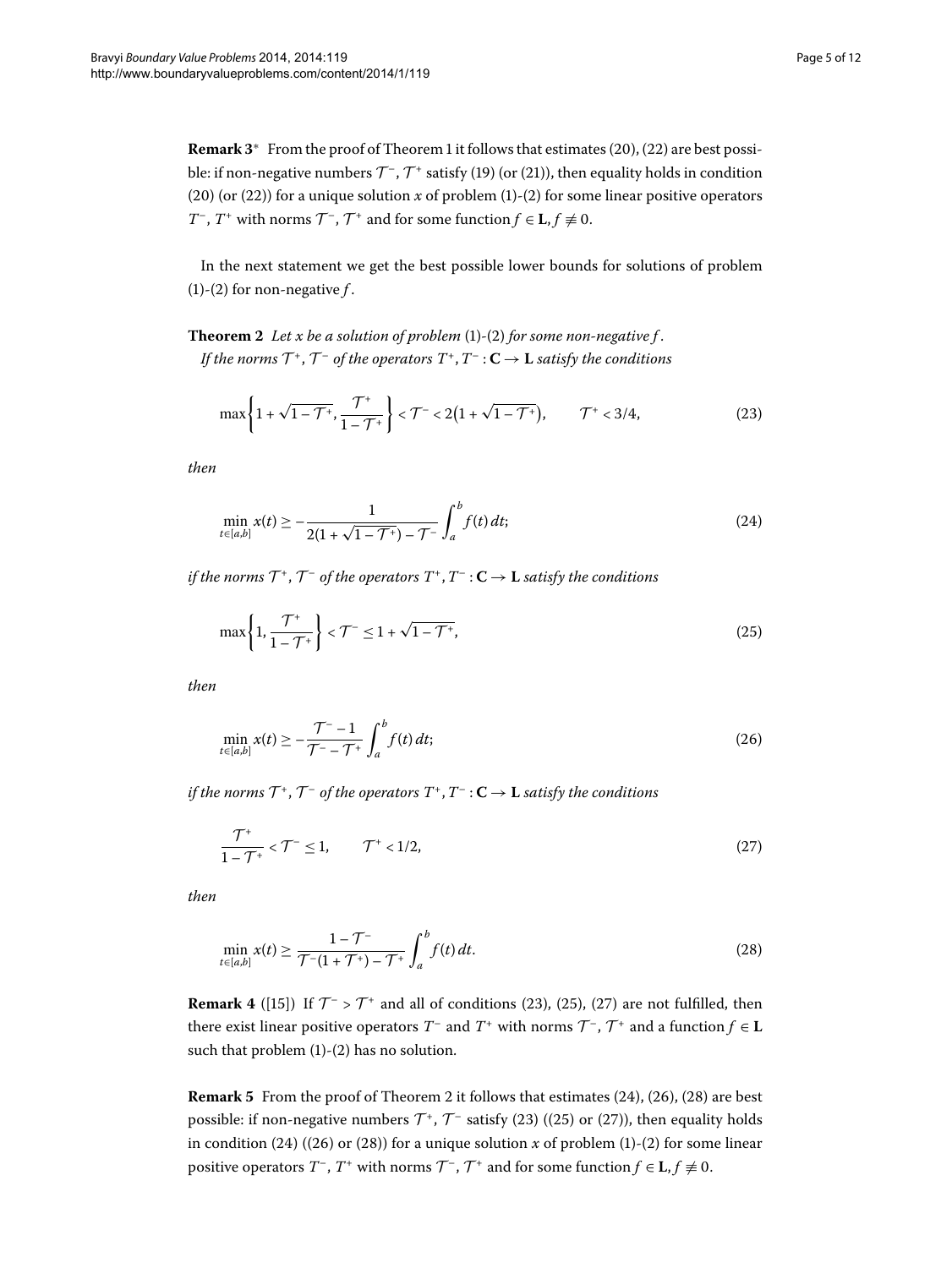<span id="page-5-0"></span>Now we estimate the difference between the maximum and the minimum of solutions.

**Theorem 3** Let the solvability conditions (4[\)](#page-0-4) be fulfilled and x be a unique solution of  $(1)-(2)$  $(1)-(2)$  $(1)-(2)$ . *If* 

<span id="page-5-2"></span>
$$
\mathcal{T}^{-}>1,\qquad \mathcal{T}^{+}<\mathcal{T}^{-}\bigg(\frac{\mathcal{T}^{-}-1}{\mathcal{T}^{-}+1}\bigg)^{2},
$$

*then*

<span id="page-5-3"></span>
$$
\max_{t \in [a,b]} x(t) - \min_{t \in [a,b]} x(t) \le \frac{1}{2\sqrt{\mathcal{T}^{-} - \mathcal{T}^{+}} - \mathcal{T}^{-}} \int_{a}^{b} |f(s)| \, ds; \tag{29}
$$

<span id="page-5-1"></span>*otherwise*

$$
\max_{t \in [a,b]} x(t) - \min_{t \in [a,b]} x(t) \le \frac{\mathcal{T}^{-}}{\mathcal{T}^{-} - \mathcal{T}^{+} - \mathcal{T}^{-}\mathcal{T}^{+}} \int_{a}^{b} |f(s)| \, ds. \tag{30}
$$

**Remark 6** From the proof of Theorem 3 it follows that inequalities [\(](#page-5-2)29) and (30) are unimprovable. It means that for every number  $\mathcal{T}^+$ ,  $\mathcal{T}^-$  satisfying the conditions of the theorem, equality holds in conditions [\(](#page-0-2)29) or (30) for the solution  $x$  of problem (1)-(2) for some positive operators  $T^*$ ,  $T^-$  :  $C \to L$  with norms  $\mathcal{T}^-$ ,  $\mathcal{T}^+$ , and for some non-negative function  $f \in L$ ,  $f \not\equiv 0$ .

<span id="page-5-6"></span>**Remark** 7 Theorems 2[,](#page-2-0) 3, as Theorem 1, can be easily reformulated for the case  $T^+ > T^-$ when the solvability condition [\(](#page-0-3)3) holds.

## **3 Proofs**

We need three lemmas to prove the main theorems.

**Lemma 1** Let  $T^+$ ,  $T^-$  :  $C \to L$  *be linear positive operators,*  $p^+ = T^+1$ *,*  $p^- = T^-1$ *,*  $y \in C$ *. Then there exist points*  $t_1, t_2 \in [a, b]$  *and a function*  $p_1 \in L$  *satisfying* 

<span id="page-5-5"></span><span id="page-5-4"></span>
$$
-p^{-}(t) \le p_{1}(t) \le p^{+}(t) \quad \text{for a.a. } t \in [a, b] \tag{31}
$$

*such that the equality*

$$
(T^+y)(t) - (T^-y)(t) = p_1(t)y(t_1) + (p^+(t) - p^-(t) - p_1(t))y(t_2) \text{ for a.a. } t \in [a, b]
$$
 (32)

*holds*.

*Proof* Let  $y(t_1) = \max_{t \in [a,b]} y(t)$ ,  $y(t_2) = \min_{t \in [a,b]} y(t)$ . Since  $y \in \mathbb{C}$  and the linear operators  $T^+$ ,  $T^-$  : **C**  $\rightarrow$  **L** are positive, we have

$$
p^+(t)y(t_2)-p^-(t)y(t_1)\leq (T^+y)(t)-(T^-y)(t)\leq p^+(t)y(t_1)-p^-(t)y(t_2) \quad \text{for a.a. } t\in [a,b].
$$

Therefore, for some function  $p_1 \in L$  satisfying [\(](#page-5-4)31), equality (32) holds.  $\Box$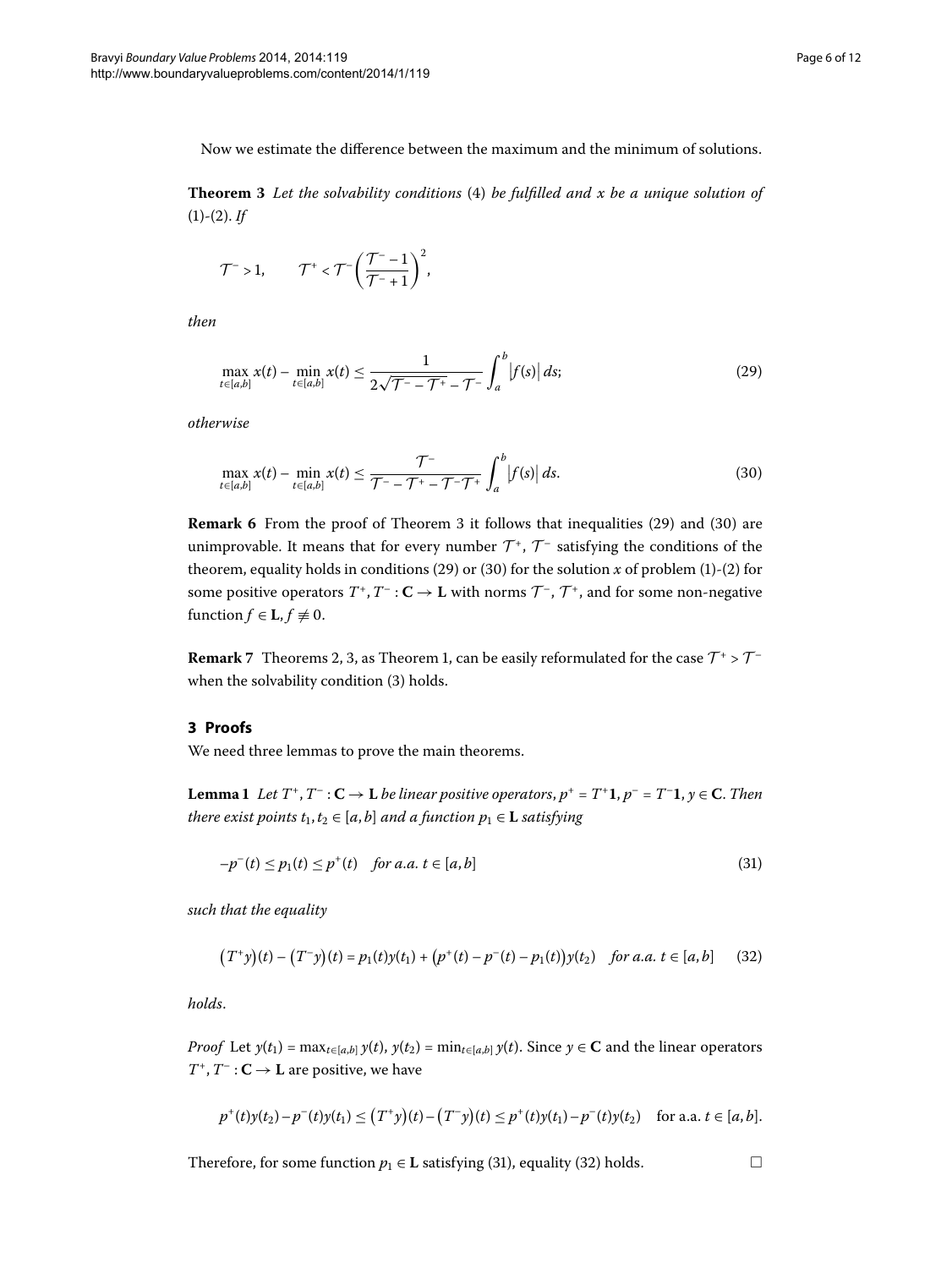<span id="page-6-6"></span>**Lemma 2** If  $\gamma \in \mathbb{C}$ , functions  $p^+, p^- \in \mathbb{L}$  are non-negative, and  $p_1 \in \mathbb{L}$  satisfies (31), then *there exist linear positive operators*  $T^+$ ,  $T^-$  :  $C \rightarrow L$  *with the norms* 

$$
\|T^+\|_{\mathbf{C}\to\mathbf{L}} = \|p^+\|_{\mathbf{L}}, \qquad \|T^-\|_{\mathbf{C}\to\mathbf{L}} = \|p^-\|_{\mathbf{L}} \tag{33}
$$

*such that equality* [\(](#page-5-5)32) *holds*.

<span id="page-6-0"></span>*Proof* Let  $p_1^+(t) = (|p_1(t)| + p_1(t))/2$ ,  $p_1^-(t) = (|p_1(t)| - p_1(t))/2$ ,  $t \in [a, b]$ . Then the operators *T*+, *T*– defined by the equalities

$$
(T^+x)(t) = p_1^+(t)x(t_1) + (p^+(t) - p_1^+(t))x(t_2), \quad t \in [a, b],
$$
  

$$
(T^-x)(t) = p_1^-(t)x(t_1) + (p^-(t) - p_1^-(t))x(t_2), \quad t \in [a, b],
$$

satisfy the conditions of the lemma.  $\Box$ 

**Lemma 3** Let  $F^+$ ,  $F^-$  :  $C \to L$  *satisfy* (13[\)](#page-2-10)-(14),  $y \in C$ . *Then there exist a function*  $p_1 \in L$ *satisfying* [\(](#page-5-4)31) *and points*  $t_1, t_2 \in [a, b]$  *such that the equality* 

$$
(F^+y)(t)-(F^-y)(t)=p_1(t)y(t_1)+\big(p^+(t)-p^-(t)-p_1(t)\big)y(t_2)\quad \text{for a.a. }t\in[a,b]\qquad (34)
$$

*holds*.

<span id="page-6-5"></span>*Proof* Let *y*(*t*<sub>1</sub>[\)](#page-2-9) = max<sub>*t*∈[*a*,*b*] *y*(*t*), *y*(*t*<sub>2</sub>) = min<sub>*t*∈[*a*,*b*] *y*(*t*). Since *y* ∈ **C** and using (13), (14), we</sub></sub> get

$$
p^+(t)y(t_2)-p^-(t)y(t_1)\leq (F^+y)(t)-(F^-y)(t)\leq p^+(t)y(t_1)-p^-(t)y(t_2) \quad \text{for a.a. } t\in [a,b].
$$

Therefore, for some function  $p_1 \in L$  satisfying [\(](#page-5-4)31), equality (34) holds.  $\Box$ 

**Remark 8** It is obvious that one can choose the points  $t_1$  and  $t_2$  in Lemmas 1 and 3 in such a way that the solution *y* takes its maximum and minimum at these points.

*Proofs of Theorems* 1, 2, 3 If  $x$  is a solution of problem [\(](#page-2-6)1)-(2) ((10)-(11)), then by Lemma 1 (3[\)](#page-6-0) this solution satisfies the boundary value problem

$$
\dot{x}(t) = p_1(t)x(t_1) + (p^+(t) - p^-(t) - p_1(t))x(t_2) + f(t), \quad t \in [a, b],
$$
\n(35)

$$
x(a) = x(b),\tag{36}
$$

where  $p_1 \in L$  and non-negative  $p^+, p^- \in L$  satisfy (31[\)](#page-6-2), [\(](#page-0-3)33). If condition (3) or (4) holds, then problem  $(35)-(36)$  $(35)-(36)$  $(35)-(36)$  has a unique solution, which can be easily found explicitly. Since we are only interested in the maximal and minimal values of the solutions, by Remark 8, we have to obtain only representations for values  $x(t_1)$  and  $x(t_2)$ .

Let *a* ≤ *t*<sub>1</sub> < *t*<sub>2</sub> ≤ *b*, *E* ≡ [*t*<sub>1</sub>, *t*<sub>2</sub>], *I* ≡ [*a*, *t*<sub>1</sub>] ∪ [*t*<sub>2</sub>, *b*],

$$
\Delta \equiv \int_{I} p_{1}(s) ds \int_{E} (p^{+}(s) - p^{-}(s)) ds - \int_{E} p_{1}(s) ds \int_{I} (p^{+}(s) - p^{-}(s)) ds - \int_{a}^{b} (p^{+}(s) - p^{-}(s)) ds.
$$

<span id="page-6-4"></span><span id="page-6-3"></span><span id="page-6-2"></span><span id="page-6-1"></span>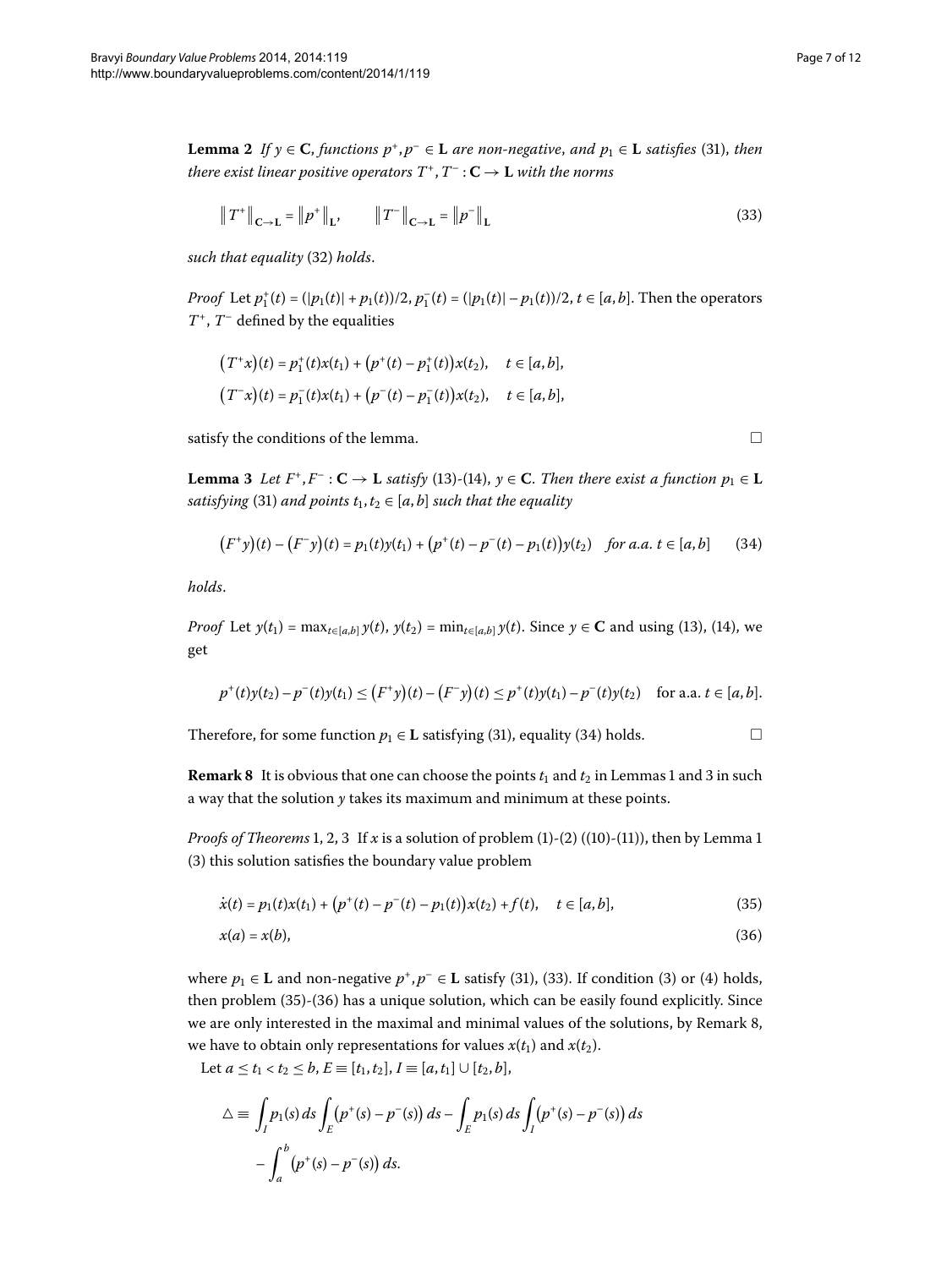For  $x(t_1)$ ,  $x(t_2)$  we have

<span id="page-7-1"></span><span id="page-7-0"></span>
$$
x(t_1) = \frac{1}{\Delta} \left( -\int_I f(s) \, ds \int_E (p^+(s) - p^-(s) - p_1(s)) \, ds + \int_E f(s) \, ds \int_I (p^+(s) - p^-(s) - p_1(s)) \, ds + \int_a^b f(s) \, ds \right),\tag{37}
$$

<span id="page-7-2"></span>
$$
x(t_2) = \frac{1}{\triangle} \left( \int_I f(s) \, ds \int_E p_1(s) \, ds - \int_E f(s) \, ds \int_I p_1(s) \, ds + \int_a^b f(s) \, ds \right) \tag{38}
$$

and

$$
x(t_1) - x(t_2) = \frac{1}{\Delta} \left( -\int_I f(s) \, ds \int_E (p^+(s) - p^-(s)) \, ds + \int_E f(s) \, ds \int_I (p^+(s) - p^-(s)) \, ds \right). \tag{39}
$$

Suppose here that  $T^{-} > T^{+}$  and condition (4) is fulfilled.

Define by *P* the set of all solutions of problem (35[\)](#page-6-3)-(36) for all  $a \le t_1 < t_2 \le b$ , for all functions  $p_1 \in L$  and non-negative  $p^+, p^- \in L$  such that conditions [\(](#page-5-4)12), (31) hold, and for all  $f \in L$  with  $||f||_L = 1$ .

Let *S* be the subset of *P* corresponding to non-negative functions *f* .

From Lemmas 1 and 2, it follows that the set *P* coincides with the set of all solutions of problem (1[\)](#page-0-2)-(2) for all linear positive operators  $T^-, T^+ : \mathbf{C} \to \mathbf{L}$  with norms  $||T^+||_{\mathbf{C} \to \mathbf{L}} = \mathcal{T}^+$ ,  $||T^-||_{\mathbf{C}\to\mathbf{L}} = \mathcal{T}^-$  and for all  $f \in \mathbf{L}$  with  $||f||_{\mathbf{L}} = 1$ . The subset *S* consists of all solutions of corresponding problems  $(1)-(2)$  $(1)-(2)$  $(1)-(2)$  with non-negative  $f$ .

Define the constants

$$
M_1 = \max_{x \in P, t \in [a,b]} |x(t)|, \qquad M_2 = \max_{x \in P} (\max_{t \in [a,b]} x(t) - \min_{t \in [a,b]} x(t)),
$$
  
\n
$$
N_1 = \max_{x \in S, t \in [a,b]} x(t), \qquad N_2 = \max_{x \in S} (\max_{t \in [a,b]} x(t) - \min_{t \in [a,b]} x(t)), \qquad N_3 = \min_{x \in S, t \in [a,b]} x(t).
$$

From representations  $(37)$  $(37)$  $(37)$ ,  $(38)$ ,  $(39)$ , it easily follows that all the constants are defined correctly and

$$
M_1 = \max\{|N_1|, |N_3|\}, \qquad M_2 = N_2.
$$

Moreover, for every solution  $x$  of [\(](#page-0-2)1)-(2), the following inequalities hold:

$$
\left|x(t)\right| \le M_1 \int_a^b \left|f(s)\right| ds, \quad t \in [a, b],
$$
  

$$
\max_{t \in [a, b]} x(t) - \min_{t \in [a, b]} x(t) \le N_2 \int_a^b \left|f(s)\right| ds.
$$

If  $f \in L$  is non-negative, then

$$
N_3 \int_a^b f(s) ds \le x(t) \le N_1 \int_a^b f(s) ds, \quad t \in [a, b],
$$

where the constants  $N_1$ ,  $N_2$ ,  $N_3$ ,  $M_1$  are best possible.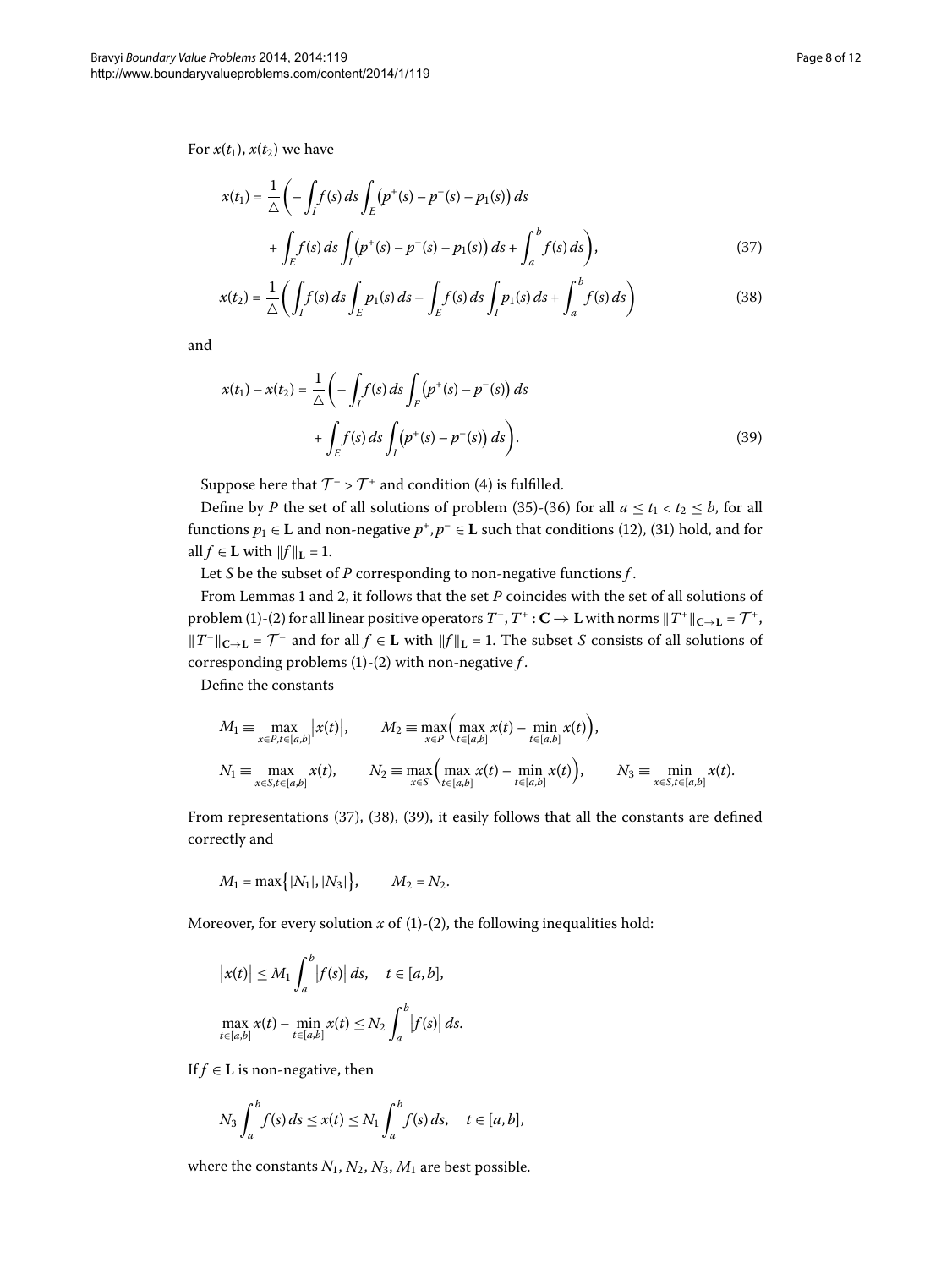It remains to find  $N_1$ ,  $N_2$ ,  $N_3$ .

The numerator and denominator of fractions in  $(37)$  $(37)$ ,  $(38)$ ,  $(39)$  are linear with respect to variables  $\int_E p_1(s) ds$  and  $\int_I p_1(s) ds$ . Therefore  $x(t_1)$ ,  $x(t_2)$ , and  $x(t_1) - x(t_2)$  take their minimal and maximal values at the bounds of restriction  $(31)$  $(31)$  with respect to variables  $p_1$  on each of the sets *E* and *I*. Hence we have to consider only the following four different cases:

- (i)  $p_1(t) = \begin{cases} p^+(t) & \text{if } t \in E, \\ -p^-(t) & \text{if } t \in I, \end{cases}$ (ii)  $p_1(t) = \begin{cases} -p^{-}(t) & \text{if } t \in E, \\ p^+(t) & \text{if } t \in I, \end{cases}$
- (iii)  $p_1 = p^+$ ,

(iv) 
$$
p_1 = -p^-
$$
.

In case (i) we have

$$
x(t_1) = \frac{1}{\Delta} \Biggl( \int_I f(s) \, ds \Biggl( \int_E p^-(s) \, ds + 1 \Biggr) + \int_E f(s) \, ds \Biggl( \int_I p^+ \, ds + 1 \Biggr) \Biggr),
$$
  
\n
$$
x(t_2) = \frac{1}{\Delta} \Biggl( \int_I f(s) \, ds \Biggl( \int_E p^+(s) \, ds + 1 \Biggr) + \int_E f(s) \, ds \Biggl( \int_I p^- \, ds + 1 \Biggr) \Biggr),
$$
  
\n
$$
x(t_1) - x(t_2) = \frac{1}{\Delta} \Biggl( \int_I f(s) \, ds \Biggl( \int_E (p^-(s) - p^+(s)) \, ds \Biggr) - \int_E f(s) \, ds \Biggl( \int_I (p^-(s) - p^+(s)) \, ds \Biggr) \Biggr),
$$
  
\n
$$
\Delta = \int_I p^-(s) \, ds \int_E p^-(s) \, ds - \int_I p^+(s) \, ds \int_E p^+(s) \, ds + \mathcal{T}^- - \mathcal{T}^+.
$$

In case (ii) we have

$$
x(t_1) = \frac{1}{\Delta} \Big( \int_I f(s) ds \Big( - \int_E p^+(s) ds + 1 \Big) + \int_E f(s) ds \Big( - \int_I p^-(s) ds + 1 \Big) \Big),
$$
  
\n
$$
x(t_2) = \frac{1}{\Delta} \Big( \int_I f(s) ds \Big( - \int_E p^-(s) ds + 1 \Big) + \int_E f(s) ds \Big( - \int_I p^+(s) ds + 1 \Big) \Big),
$$
  
\n
$$
x(t_1) - x(t_2) = \frac{1}{\Delta} \Big( \int_I f(s) ds \Big( \int_E (p^-(s) - p^+(s)) ds \Big) - \int_E f(s) ds \Big( \int_I (p^-(s) - p^+(s)) ds \Big) \Big),
$$
  
\n
$$
\Delta = \int_I p^+(s) ds \int_E p^+(s) ds - \int_I p^-(s) ds \int_E p^-(s) ds + \mathcal{T}^- - \mathcal{T}^+.
$$

In case (iii) we have

$$
x(t_1) = \frac{1}{\Delta} \Biggl( \int_I f(s) ds \Biggl( \int_E p^-(s) ds + 1 \Biggr) + \int_E f(s) ds \Biggl( - \int_I p^-(s) ds + 1 \Biggr) \Biggr),
$$
  
\n
$$
x(t_2) = \frac{1}{\Delta} \Biggl( \int_I f(s) ds \Biggl( \int_E p^+(s) ds + 1 \Biggr) + \int_E f(s) ds \Biggl( - \int_I p^+(s) ds + 1 \Biggr) \Biggr),
$$
  
\n
$$
x(t_1) - x(t_2) = \frac{1}{\Delta} \Biggl( \int_I f(s) ds \Biggl( \int_E (p^-(s) - p^+(s)) ds \Biggr) - \int_E f(s) ds \Biggl( \int_I (p^-(s) - p^+(s)) ds \Biggr) \Biggr),
$$
  
\n
$$
\Delta = - \int_I p^+(s) ds \int_E p^-(s) ds + \int_I p^-(s) ds \int_E p^+(s) ds + \mathcal{T}^- - \mathcal{T}^+.
$$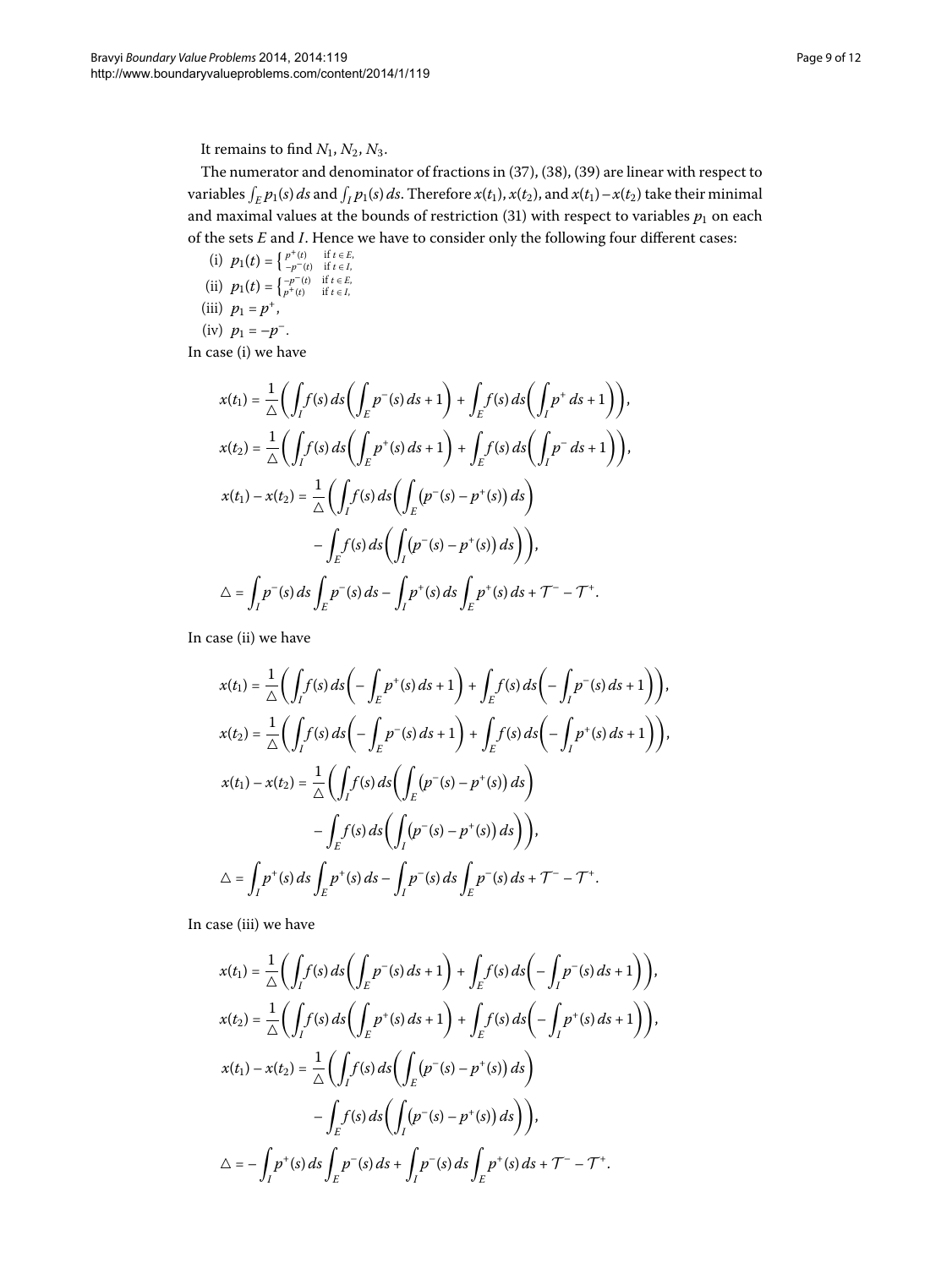In case (iv) we have

$$
x(t_1) = \frac{1}{\Delta} \Big( \int_I f(s) ds \Big( - \int_E p^+(s) ds + 1 \Big) + \int_E f(s) ds \Big( \int_I p^+(s) ds + 1 \Big) \Big),
$$
  
\n
$$
x(t_2) = \frac{1}{\Delta} \Big( \int_I f(s) ds \Big( - \int_E p^-(s) ds + 1 \Big) + \int_E f(s) ds \Big( \int_I p^-(s) ds + 1 \Big) \Big),
$$
  
\n
$$
x(t_1) - x(t_2) = \frac{1}{\Delta} \Big( \int_I f(s) ds \Big( \int_E (p^-(s) - p^+(s)) ds \Big) - \int_E f(s) ds \Big( \int_I (p^-(s) - p^+(s)) ds \Big) \Big),
$$
  
\n
$$
\Delta = \int_I p^+(s) ds \int_E p^-(s) ds - \int_I p^-(s) ds \int_E p^+(s) ds + \mathcal{T}^- - \mathcal{T}^+.
$$

Let  $S_{(i)}$ ,  $S_{(ii)}$ ,  $S_{(iii)}$ ,  $S_{(iv)}$  be the subsets of *S* for  $p_1$  corresponding to cases (i), (ii), (iii), (iv). We can easily calculate the minimal and maximal values in every case. In case (iv) we have

$$
\max_{x \in S_{(iv)}} \{x(t_1), x(t_2)\} = \frac{\mathcal{T}^{-} + 1}{\mathcal{T}^{-} - \mathcal{T}^{+} - \mathcal{T}^{-} \mathcal{T}^{+}},
$$
\n
$$
\min_{x \in S_{(iv)}} \{x(t_1), x(t_2)\} = \begin{cases}\n\frac{1 - \mathcal{T}^{-}}{\mathcal{T}^{-} - \mathcal{T}^{+}} & \text{if } \mathcal{T}^{-} > 1, \\
\frac{1 - \mathcal{T}^{-}}{\mathcal{T}^{-} - \mathcal{T}^{+} + \mathcal{T}^{-} \mathcal{T}^{+}} & \text{if } \mathcal{T}^{-} \leq 1, \\
\min_{x \in S_{(iv)}} \left(x(t_1) - x(t_2)\right) = \frac{-\mathcal{T}^{-}}{\mathcal{T}^{-} - \mathcal{T}^{+} - \mathcal{T}^{-} \mathcal{T}^{+}}, \\
\max_{x \in S_{(iv)}} \left(x(t_1) - x(t_2)\right) = \begin{cases}\n\frac{\mathcal{T}^{-}}{\mathcal{T}^{-} - \mathcal{T}^{+} + \mathcal{T}^{-} \mathcal{T}^{+}}} & \text{if } \mathcal{T}^{-} < 1, \\
1 & \text{if } \mathcal{T}^{-} \geq 1.\n\end{cases}
$$

In case (iii) we have

$$
\max_{x \in S_{(iii)}} \{x(t_1), x(t_2)\} = \frac{\mathcal{T}^{-} + 1}{\mathcal{T}^{-} - \mathcal{T}^{+} - \mathcal{T}^{-}\mathcal{T}^{+}},
$$
\n
$$
\min_{x \in S_{(iii)}} \{x(t_1), x(t_2)\} = \begin{cases}\n\frac{1 - \mathcal{T}^{-}}{\mathcal{T}^{-} - \mathcal{T}^{+}} & \text{if } \mathcal{T}^{-} > 1, \\
\frac{1 - \mathcal{T}^{-}}{\mathcal{T}^{-} - \mathcal{T}^{+} + \mathcal{T}^{-}\mathcal{T}^{+}} & \text{if } \mathcal{T}^{-} \leq 1, \\
\frac{1 - \mathcal{T}^{-}}{\mathcal{T}^{-} - \mathcal{T}^{+} + \mathcal{T}^{-}\mathcal{T}^{+}} & \text{if } \mathcal{T}^{-} \leq 1, \\
x \in S_{(iii)}\n\end{cases}
$$
\n
$$
\max_{x \in S_{(iii)}} (x(t_1) - x(t_2)) = \begin{cases}\n\frac{-\mathcal{T}^{-}}{\mathcal{T}^{-} - \mathcal{T}^{+} + \mathcal{T}^{-}\mathcal{T}^{+}} & \text{if } \mathcal{T}^{-} < 1, \\
-1 & \text{if } \mathcal{T}^{-} \geq 1.\n\end{cases}
$$

Therefore, in cases (iii) and (iv) we have

$$
\max_{x \in S_{(iii)} \cup S_{(iv)}} \{x(t_1), x(t_2)\} = \frac{\mathcal{T}^{-} + 1}{\mathcal{T}^{-} - \mathcal{T}^{+} - \mathcal{T}^{-} \mathcal{T}^{+}} ,\newline \min_{x \in S_{(iii)} \cup S_{(iv)}} \{x(t_1), x(t_2)\} = \begin{cases} \frac{1 - \mathcal{T}^{-}}{\mathcal{T}^{-} - \mathcal{T}^{+}} & \text{if } \mathcal{T}^{-} > 1, \\ \frac{1 - \mathcal{T}^{-}}{\mathcal{T}^{-} - \mathcal{T}^{+} + \mathcal{T}^{-} \mathcal{T}^{+}} & \text{if } \mathcal{T}^{-} \leq 1, \\ \frac{1 - \mathcal{T}^{-}}{\mathcal{T}^{-} - \mathcal{T}^{+} + \mathcal{T}^{-} \mathcal{T}^{+}} & \text{if } \mathcal{T}^{-} \leq 1, \\ x \in S_{(iii)} \cup S_{(iv)} \end{cases}
$$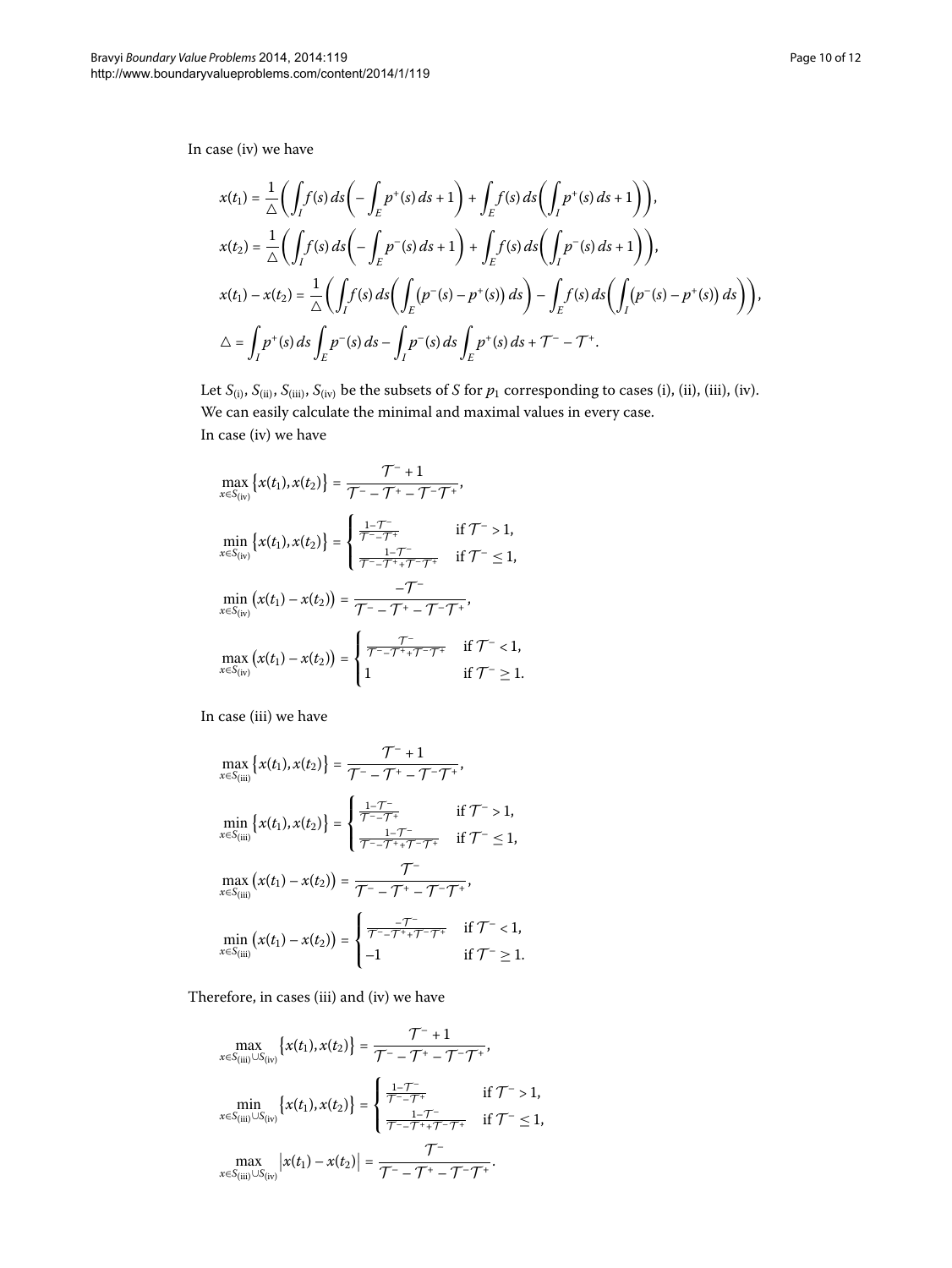In case (i) we have

$$
\max_{x \in S_{(i)}} \{x(t_1), x(t_2)\} = \frac{\mathcal{T}^{-} + 1}{\mathcal{T}^{-} - \mathcal{T}^{+} - (\mathcal{T}^{+})^2/4},
$$
\n
$$
\min_{x \in S_{(i)}} \{x(t_1), x(t_2)\} = \frac{1}{\mathcal{T}^{-} - \mathcal{T}^{+} + (\mathcal{T}^{-})^2/4},
$$
\n
$$
\max_{x \in S_{(i)}} \left|x(t_1) - x(t_2)\right| = \max_{z \in [0, \mathcal{T}^{+}]} \left\{\frac{\mathcal{T}^{-} - z}{\mathcal{T}^{-} - \mathcal{T}^{+} - z(\mathcal{T}^{+} - z)}, \frac{z}{\mathcal{T}^{-} - \mathcal{T}^{+} - z(\mathcal{T}^{+} - z)}\right\}.
$$

In case (ii) we have

$$
\max_{x \in S_{(ii)}} \left\{ x(t_1), x(t_2) \right\} = \frac{1}{\mathcal{T}^{-} - \mathcal{T}^{+} - (\mathcal{T}^{-})^2/4},
$$
\n
$$
\min_{x \in S_{(ii)}} \left\{ x(t_1), x(t_2) \right\} = \begin{cases}\n\min\{K, G\} & \text{if } \mathcal{T}^{-} \le 1, \\
\frac{1 - \mathcal{T}^{-}}{\mathcal{T}^{-} - \mathcal{T}^{+}} & \text{if } 1 < \mathcal{T}^{-} \le 1 + \sqrt{1 - \mathcal{T}^{+}}, \\
-\frac{1}{2(1 + \sqrt{1 - \mathcal{T}^{+}}) - \mathcal{T}^{-}} & \text{if } 1 + \sqrt{1 - \mathcal{T}^{+}} < \mathcal{T}^{-},\n\end{cases}
$$

where  $K = \min_{z \in [0, \mathcal{T}^+]} \frac{1-z}{\mathcal{T}^-\!-\mathcal{T}^+ + z(\mathcal{T}^+ - z)}, G = \min_{z \in [0, \mathcal{T}^-]} \frac{1-z}{\mathcal{T}^-\!-\mathcal{T}^+ + (\mathcal{T}^+)^2/4 - z(\mathcal{T}^- - z)},$ 

$$
\max_{x \in S_{\text{(ii)}}} \big| x(t_1) - x(t_2) \big| = \max_{z \in [0, \mathcal{T}^-]} \bigg\{ \frac{z}{\mathcal{T}^- - \mathcal{T}^+ - z(\mathcal{T}^- - z)}, \frac{\mathcal{T}^+ - z}{\mathcal{T}^- - \mathcal{T}^+ - z(\mathcal{T}^- - z)} \bigg\}.
$$

Considering extremal values in all cases (i), (ii), (iii) and (vi), by elementary calculation, we obtain

$$
N_1 = \begin{cases} \frac{1}{\mathcal{T}^{-} - \mathcal{T}^{+} - (\mathcal{T}^{-})^2/4} & \text{if } \mathcal{T}^{-} > 3, \\ \frac{\mathcal{T}^{-} + 1}{\mathcal{T}^{-} - \mathcal{T}^{+} - \mathcal{T}^{-} + 1} & \text{if } \mathcal{T}^{-} \leq 3, \end{cases}
$$

$$
N_3 = \begin{cases} \frac{1 - \mathcal{T}^{-}}{\mathcal{T}^{-} - \mathcal{T}^{+} + \mathcal{T}^{-} - \mathcal{T}^{+}} & \text{if } \mathcal{T}^{-} \leq 1, \\ \frac{1 - \mathcal{T}^{-}}{\mathcal{T}^{-} - \mathcal{T}^{+}} & \text{if } 1 < \mathcal{T}^{-} \leq 1 + \sqrt{1 - \mathcal{T}^{+}}, \\ -\frac{1}{2(1 + \sqrt{1 - \mathcal{T}^{+}}) - \mathcal{T}^{-}} & \text{if } 1 + \sqrt{1 - \mathcal{T}^{+}} < \mathcal{T}^{-}. \end{cases}
$$

If  $0 \leq \mathcal{T}^+ < \mathcal{T}^-(1-\mathcal{T}^-/4)$ ,  $3 \leq \mathcal{T}^-$  or  $0 \leq \mathcal{T}^+ \leq \frac{\mathcal{T}^-(\mathcal{T}^--1)^2}{(\mathcal{T}^-\!+\!1)^2}$ ,  $1 \leq \mathcal{T}^- \leq 3$ , then

$$
N_2=\frac{1}{2\sqrt{\mathcal{T}^--\mathcal{T}^+}-\mathcal{T}^-}.
$$

If  $0 < T^+ < \frac{T^-}{1+\mathcal{T}^-}$ ,  $0 < \mathcal{T}^- \leq 1$  or  $\frac{\mathcal{T}^-(\mathcal{T}^--1)^2}{(\mathcal{T}^--1)^2} < \mathcal{T}^+ < \frac{\mathcal{T}^-}{1+\mathcal{T}^-}$ ,  $1 < \mathcal{T}^- \leq 3$ , then  $N_2 = \frac{\mathcal{T}^{-1}}{\mathcal{T}^{-1} - \mathcal{T}^{+1}}$ 

$$
N_2=\frac{1}{\mathcal{T}^--\mathcal{T}^+-\mathcal{T}^-\mathcal{T}^+}.
$$

This proves all Theorems 1[,](#page-4-0) 2, 3.

**Competing interests** The author declares that he has no competing interests.  $\Box$